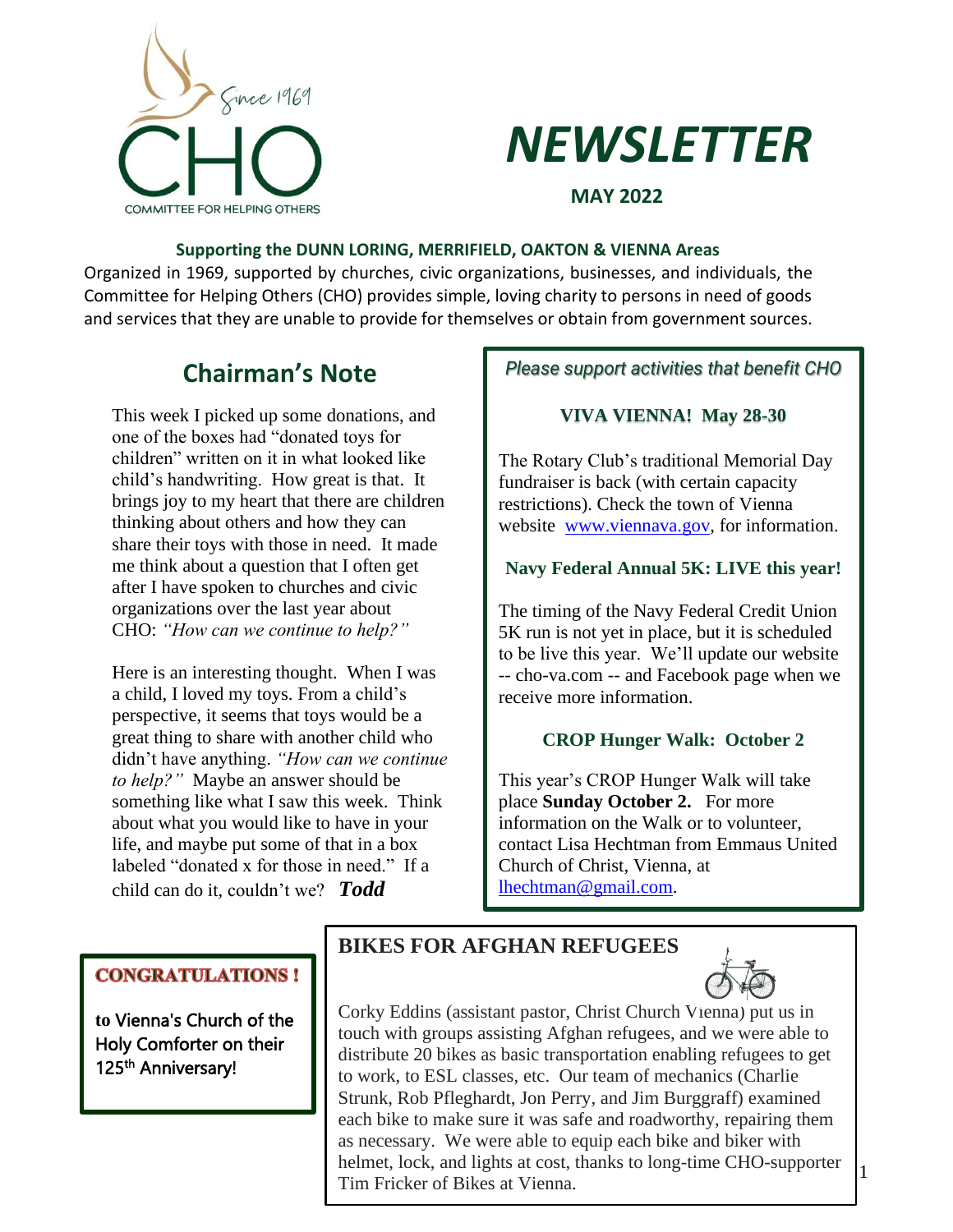# **2022 Christmas Store**

Like last year, CHO's Christmas Store was a "drive-through" event. Thanks to the very generous donors, we were able to provide gift cards and food cards at the Vienna Presbyterian Parking lot to families in cars. Our volunteers also made deliveries to those who could not attend the drivethrough. In total, we were able to distribute over \$16,000 in food cards and \$18,000 in gift cards. Our bike volunteers received, fixed and delivered 56 bicycles.

We will be reviewing procedures for 2022 to determine if we can safely provide a "live" store or whether a drive -through or similar arrangement will be necessary. In any event you will be hearing from us!



 *Our Christmas Store volunteers*

THANKS to Fairfax County and the Scout and high school volunteers who participated in the March Stuff the Bus food drive!

!



# **ACTIVITY REPORTS & CURRENT NEEDS**



**FOOD CLOSET:** During the first three months of 2022, we helped 125 families and 437 people.. Current needs are kids' cereal, grape jelly, applesauce, pancake mix & syrup, cookies & snack bars, cooking oil, Spam, canned chicken, dish soap, and laundry detergent. Supplies are low now and we have no food drives scheduled. Call 703-281-7614 box #1 to donate or for help.

**FURNITURE:** The Furniture Program, which collects and distributes gently used furniture, is back in operation at the sheds on Mill Street on the second and fourth Saturday of the month or clients can call us. We've been helping a number of immigrant families. The most needed items are beds, tables, chairs, mattresses & small dressers. Call 202-681-5279 for help or to donate.

**CLOTHES CLOSET**: The Clothes Closet, which collects and distributes clothing, is back in operation on Mondays 9:30 - noon and by request. Most needed items are men's trousers, jeans, casual work pants sizes 32/32 and 34, youth and boys' pants and jeans. Call 703-679- 8966 to donate or for help.

**EMERGENCY SERVICES**: In the first three months of 2022, we provided \$58, 464 in emergency, rent, fuel, utility, dental, medical and other miscellaneous aid. The bulk of this amount was for rent, but our utility aid has increased lately since many utility companies have ceased their pandemic-imposed moratorium on utility cutoffs. Call 703-281-7614 box #4 for help.

**HELP!** *As noted in the last newsletter, we need new space for our food and clothes closets because the current space is being redeveloped. Please see our website -- https://cho-va.com - for an explanation of our space requirements & let us know if you have suggestions.* 

**EMAIL NEWSLETTER DISTRIBUTION**: If you wish to receive a copy of the newsletter by email rather than paper, let us know by emailing us at [cho@cho-va.com.](mailto:cho@cho-va.com) Email copies help save us printing and postage costs and are in color!

**DONATION ADDRESS**: Please send donations to CHO's Post Office Box – P.O. Box 233, Vienna VA.22183. Do not send donations to any other address provided to you. You can also give online at [cho@cho-va.com.](mailto:cho@cho-va.com)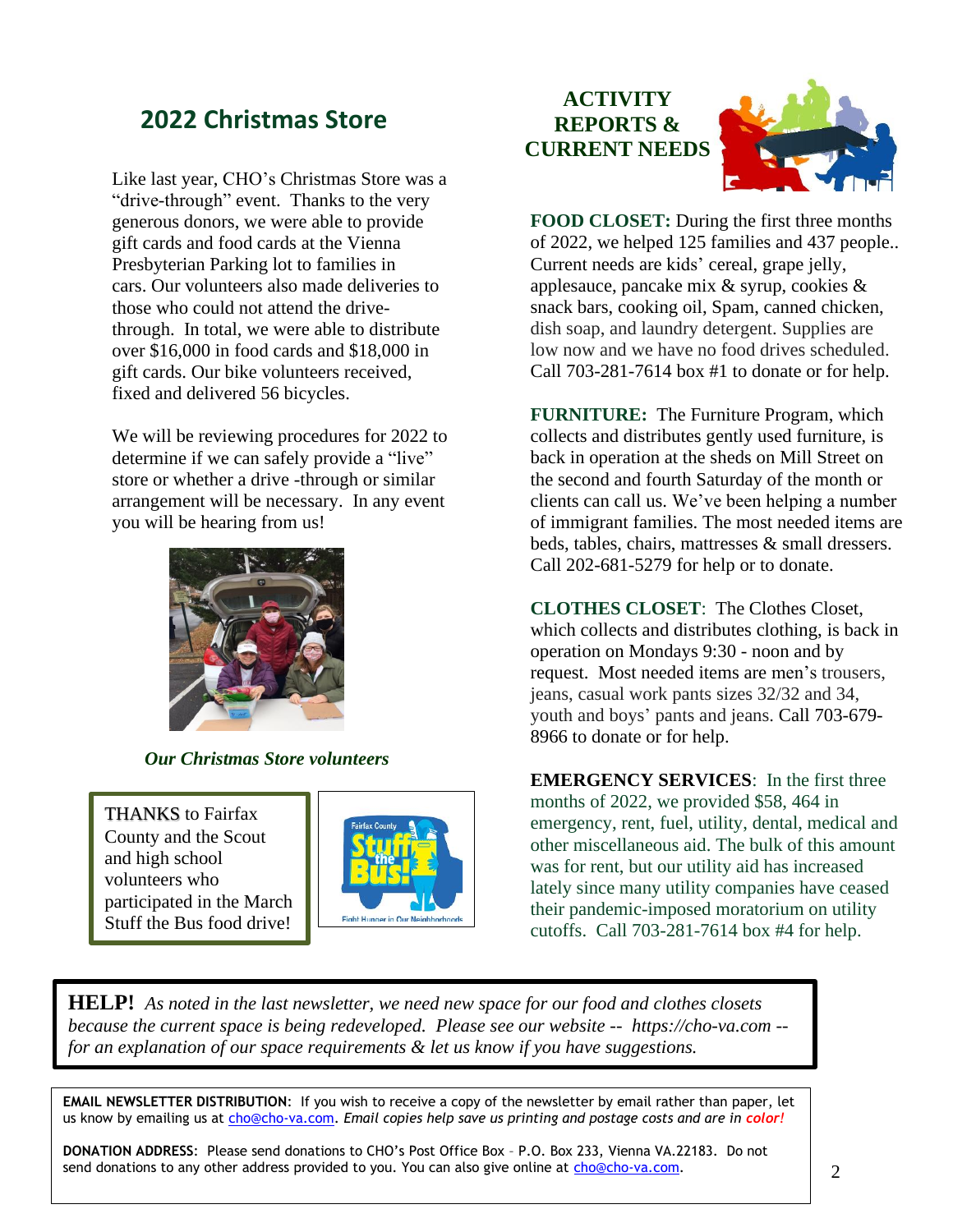# **SPOTLIGHT ON:**  *The Vienna Business Association*

The Vienna Business Association nurtures bonds between Vienna's businesses and citizens through community events and outreach, encouraging all to SHOP LOCAL, SHOP VIENNA.

The VBA is open to businesses, citizens and nonprofits. It provides members opportunities for professional development and marketing in the community. Membership fees are sliding scale based on the size and status of the organization (nonprofit, forprofit). The current chair of its Board of directors is Jeff Bollettino, of the School of Rock.

Monthly meetings and referral-networking groups promote and grow local business and to educate peers on members' products and services. The VBA supplies welcome bags for new residents which include promotional materials from its member business and information about its member organizations.

Along with the town of Vienna, the VBA co-hosts Vienna Oktoberfest (this year on October 1, 2022) and the famous Vienna Halloween Parade down Maple Avenue on the Wednesday before Halloween. It sponsors Liberty Amendments Month in June, the beer pouring for the Taste of Vienna in April and is a sponsor for Viva Vienna on Memorial Day Weekend.

VBA Executive Director Peggy James told us that the VBA serves more than its members. "The VBA tries to be an asset to all organizations in need of help." The VBA website provides information on events and support groups and allows all businesses to post jobs. The Vienna Business Association Green Committee is committed to helping the businesses in Vienna learn and implement sustainable green practices.

CHO is proud to be a member of the Vienna Business Association and is grateful for its efforts. For more information, go to [info@viennabusiness.org.](mailto:info@viennabusiness.org)



**LONGTIME VOLUNTEER PEG BOAG RETIRES TO TENNESSEE**

Margaret Boag, or "Peg" to clients and friends (pictured above center receiving a volunteer award from the town of Vienna), spent more than 40 years dedicated to helping people in need in our community. Her first volunteer job with CHO was to schedule transportation for people needing rides to medical appointments. In those days, each week one local church was responsible for providing drivers, and Peg matched those drivers with CHO clients.

Peg next served as CHO Emergency Services Coordinator, an important job she handled by herself for many years. Her early training in psychology prepared her well for this job. Peg listened to clients' problems with compassion like your mother or good friend, and provided monetary assistance or referrals to other community resources when needed. She also acted as a teacher, advisor, or stern taskmaster as appropriate.

While working with CHO, Peg raised her own two children, and later was a proud and supportive grandmother to her four grandchildren. She and her husband Jack enjoyed many years together after he retired. After decades of providing simple, loving charity to people in need, Peg now lives near her daughter in Knoxville, TN.

## **REMEBERING BRYAN TROUTMAN…**

Bryan Troutman, longtime volunteer at CHO, died this March at his home in Gaithersburg, MD at age 89. Before "retiring" from CHO a few years ago and moving to Gaithersburg, Bryan and his late wife Margaret Fisher were stalwart CHO volunteers. Bryan served as CHO's Treasurer and worked daily with CHO's emergency services committee and as a good friend and adviser. He and Margaret collected and bought coats for the Christmas Store, naming the racks of coats for distribution "Margaret's Corner" after her death.